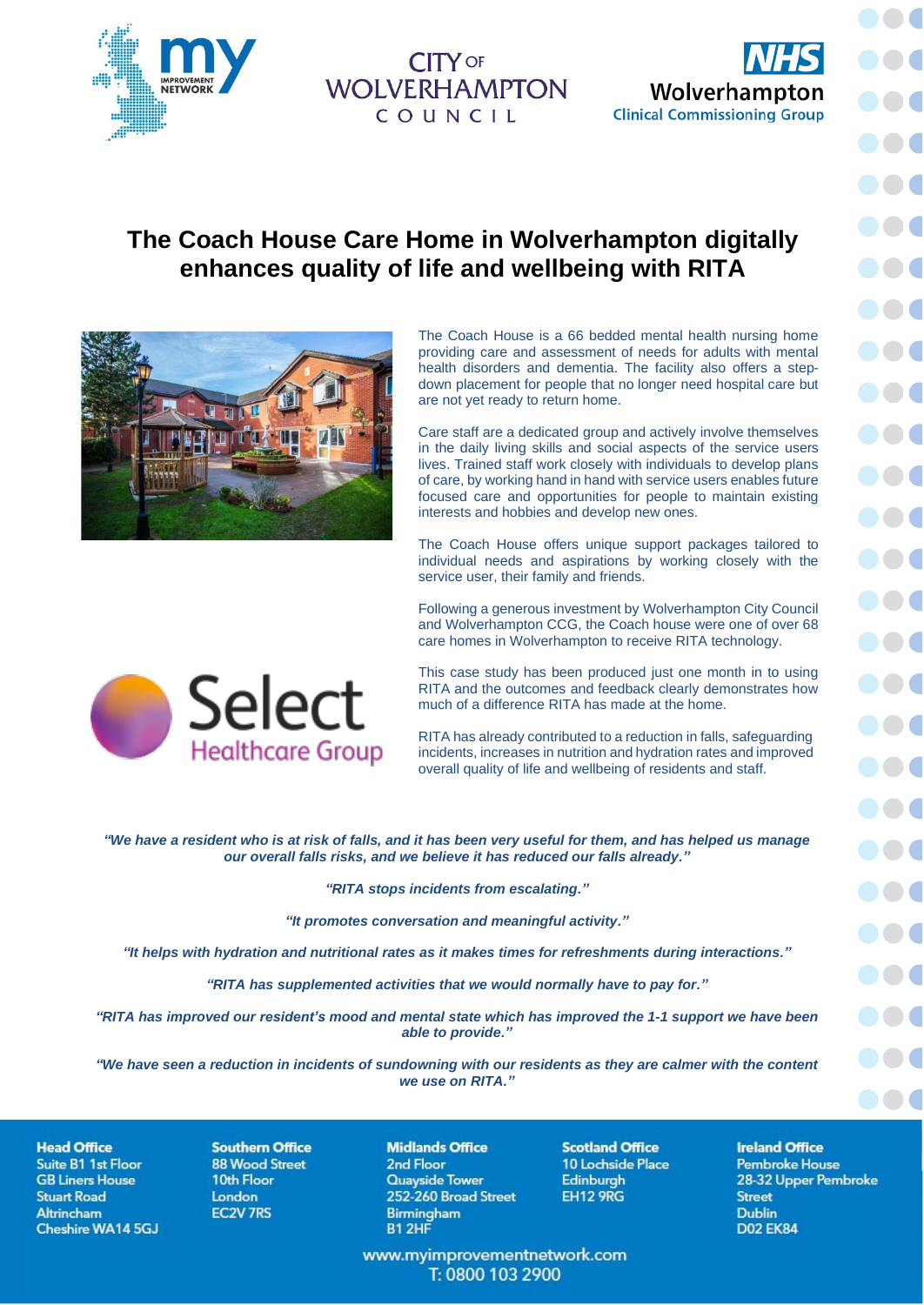## **Carers Feedback**

| <b>Scenario</b>                                                                                                                       | <b>Action</b>                                                        | <b>Outcome</b>                                                                                                                        |
|---------------------------------------------------------------------------------------------------------------------------------------|----------------------------------------------------------------------|---------------------------------------------------------------------------------------------------------------------------------------|
| We were keen to see residents<br>with limited communication<br>capability participate in<br><b>activities</b>                         | Reminiscence and Reality<br>Orientation                              | We were able to establish what residents like                                                                                         |
|                                                                                                                                       |                                                                      | We observed laughter and lots of smiles                                                                                               |
|                                                                                                                                       |                                                                      | Helped residents to engage with activities                                                                                            |
|                                                                                                                                       |                                                                      | Helped to stimulate all of the residents                                                                                              |
| We have a unit for residents<br>with challenging behaviour                                                                            | Bubble burst and whack a mole                                        | It allowed myself and other staff to find out their<br>likes and dislikes                                                             |
|                                                                                                                                       |                                                                      | Residents appeared to relax and engage in the<br>game. Even residents who have a short<br>attention span.                             |
|                                                                                                                                       |                                                                      | It has helped residents to engage more and<br>socialise.                                                                              |
|                                                                                                                                       |                                                                      | It helped to reduce agitation and it was good to<br>see a difference in their behaviour.                                              |
| Resident appeared agitated<br>and was pacing around the unit                                                                          | The aquarium                                                         | The resident sat calmly on the RITA tablet and<br>began to create their own aquarium.                                                 |
|                                                                                                                                       |                                                                      | It reduced their agitation and positively<br>stimulated the resident.                                                                 |
|                                                                                                                                       |                                                                      | Overall, it calmed the resident and reduced the<br>tension.                                                                           |
| Resident had not engaged in<br>any other activity offered to<br>them that day                                                         | Old football matches in<br>reminiscence and the penalty<br>kick game | They spoke about their favourite football team<br>and when they used to play football when they<br>were younger.                      |
|                                                                                                                                       |                                                                      | They positively engaged with the content and<br>began to discuss football with the staff and<br>other residents.                      |
|                                                                                                                                       |                                                                      | The resident was less socially isolated, and<br>RITA helped to trigger conversation about<br>memories and hobbies.                    |
|                                                                                                                                       |                                                                      | Content in RITA positively stimulated the<br>resident.                                                                                |
| Resident was anxious and<br>repeatedly asking the same<br>question and became agitated<br>when they did not understand<br>the answers | Reminiscence photos and<br>videos and quiz time                      | The resident talked about their childhood, his<br>wife and how they met. He also talked about<br>his long-time job before he retired. |
|                                                                                                                                       |                                                                      | He immediately appeared less anxious and<br>started to talk about the content he saw on the<br>screen.                                |
|                                                                                                                                       |                                                                      | RITA successfully triggered conversation<br>about his past reducing anxiety and agitation.                                            |
| <b>Resident was unsettled</b>                                                                                                         | Music - Elvis                                                        | We learnt about their love for music.                                                                                                 |
|                                                                                                                                       |                                                                      | The resident started dancing.                                                                                                         |
|                                                                                                                                       |                                                                      | The resident was calm and relaxed.                                                                                                    |
| Resident was feeling a little<br>anxious and shouting at fellow<br>residents                                                          | Music, football and whack a<br>mole                                  | We learnt about the resident's music taste,<br>their past and likes and dislikes.                                                     |
|                                                                                                                                       |                                                                      | The resident appeared calm, settled and<br>positive whilst concentrating on the varied<br>content.                                    |